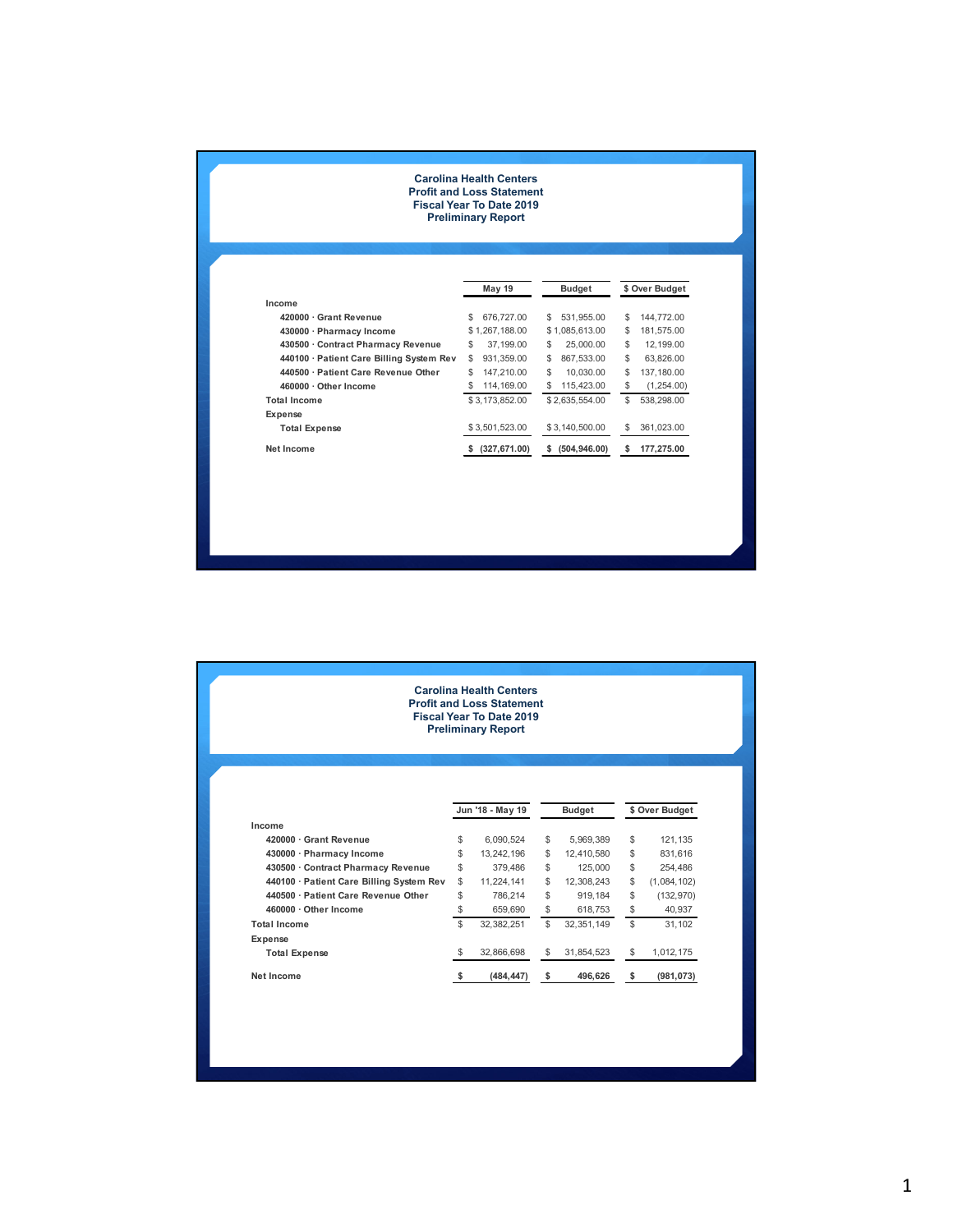| <b>Balance Sheet</b><br><b>Fiscal Year To Date 2019</b><br><b>Preliminary Report</b> |            |            |  |  |  |  |  |  |  |  |  |  |  |  |
|--------------------------------------------------------------------------------------|------------|------------|--|--|--|--|--|--|--|--|--|--|--|--|
| May 31, 19<br>May 31, 18                                                             |            |            |  |  |  |  |  |  |  |  |  |  |  |  |
| <b>ASSETS</b>                                                                        |            |            |  |  |  |  |  |  |  |  |  |  |  |  |
| <b>Current Assets</b>                                                                |            |            |  |  |  |  |  |  |  |  |  |  |  |  |
| Checking/Savings                                                                     | 1,786,658  | 2,535,910  |  |  |  |  |  |  |  |  |  |  |  |  |
| <b>Accounts Receivable</b>                                                           | 2,077,469  | 2,215,596  |  |  |  |  |  |  |  |  |  |  |  |  |
| <b>Other Current Assets</b>                                                          | 781,937    | 607,168    |  |  |  |  |  |  |  |  |  |  |  |  |
| <b>Total Current Assets</b>                                                          | 4,646,064  | 5,358,674  |  |  |  |  |  |  |  |  |  |  |  |  |
| <b>Fixed Assets</b>                                                                  | 8,198,531  | 7,608,893  |  |  |  |  |  |  |  |  |  |  |  |  |
| <b>Other Assets</b>                                                                  | 16,379     | 77,413     |  |  |  |  |  |  |  |  |  |  |  |  |
| <b>TOTAL ASSETS</b>                                                                  | 12,860,974 | 13,044,980 |  |  |  |  |  |  |  |  |  |  |  |  |
| <b>LIABILITIES &amp; EQUITY</b>                                                      |            |            |  |  |  |  |  |  |  |  |  |  |  |  |
| Liabilities                                                                          |            |            |  |  |  |  |  |  |  |  |  |  |  |  |
| <b>Current Liabilities</b>                                                           |            |            |  |  |  |  |  |  |  |  |  |  |  |  |
| <b>Accounts Payable</b>                                                              | 266,988    | 345,717    |  |  |  |  |  |  |  |  |  |  |  |  |
| <b>Credit Cards</b>                                                                  | 14,216     | 18,321     |  |  |  |  |  |  |  |  |  |  |  |  |
| <b>Other Current Liabilities</b>                                                     | 848,339    | 767,781    |  |  |  |  |  |  |  |  |  |  |  |  |
| <b>Total Current Liabilities</b>                                                     | 1,129,543  | 1,131,819  |  |  |  |  |  |  |  |  |  |  |  |  |
| <b>Long Term Liabilities</b>                                                         | 2,334,670  | 2,031,954  |  |  |  |  |  |  |  |  |  |  |  |  |
| <b>Total Liabilities</b>                                                             | 3,464,213  | 3,163,773  |  |  |  |  |  |  |  |  |  |  |  |  |
| Equity                                                                               | 9,396,761  | 9,881,208  |  |  |  |  |  |  |  |  |  |  |  |  |
| <b>TOTAL LIABILITIES &amp; EQUITY</b>                                                | 12,860,974 | 13,044,981 |  |  |  |  |  |  |  |  |  |  |  |  |